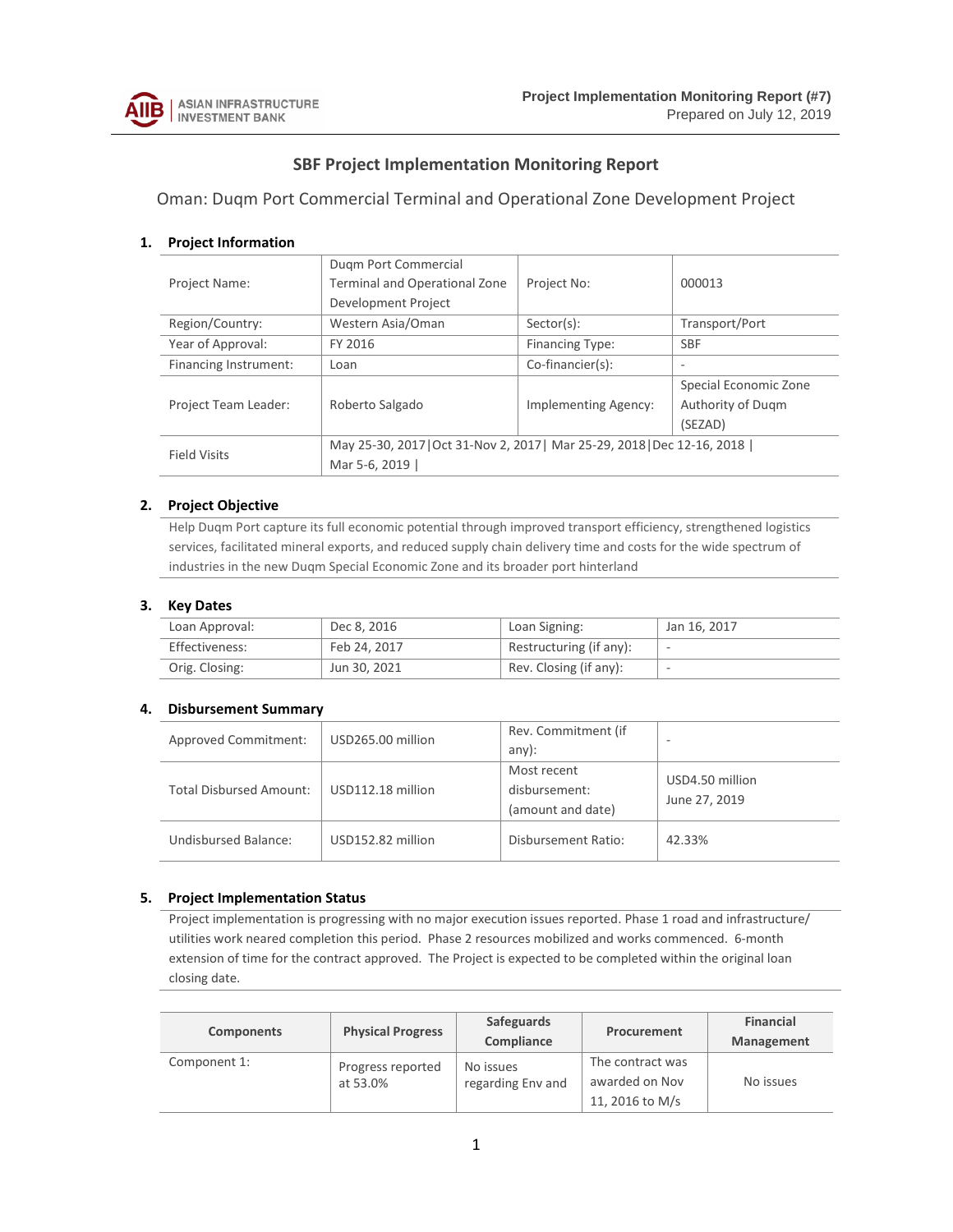

**Project Implementation Monitoring Report (#7)** 

Prepared on July 12, 2019

| Port related infrastructure<br>completed at the terminals<br>on the Commercial Quay<br>(US\$244.74) | • Phase 1<br>substantial<br>completion Mar<br>2019<br>· Phase 2<br>substantial<br>completion<br>expected Nov<br>2019 | Social<br>Management.<br>• Construction<br>Environmental<br>Management<br>Plan (CEMP) in<br>place and<br>disclosed on<br>SEZAD and AIIB<br>websites<br>• Daily HSE site<br>visits and<br>Monthly HSE<br>Audits are being<br>carried out. | <b>SERKA TAAGHHUT</b><br>AS & MSF JV                                                                         |     |
|-----------------------------------------------------------------------------------------------------|----------------------------------------------------------------------------------------------------------------------|------------------------------------------------------------------------------------------------------------------------------------------------------------------------------------------------------------------------------------------|--------------------------------------------------------------------------------------------------------------|-----|
| Component 2:<br><b>Construction Supervision</b><br>(100% funded through<br>counterpart funds)       | Consultants were<br>recruited prior to<br>loan approval                                                              | n/a                                                                                                                                                                                                                                      | Recruited ahead of<br>loan approval:<br>ROYAL<br><b>HASKONING KATIB</b><br>& ALAMI AND<br><b>PARTNERS JV</b> | n/a |
| Component 3:<br><b>Project Management</b><br>(100% funded through<br>counterpart funds)             | Full Project<br>Management<br>Team on board                                                                          | n/a                                                                                                                                                                                                                                      | n/a                                                                                                          | n/a |

### **6. Status of the Grievance Redress Mechanism (GRM)**

Grievance Redress Mechanism (GRM) in place for projects within the Special Economic Zone (SEZ) of Duqm Port. During the Stakeholder Engagement and Public consultation held on 21 March 2018, SEZAD shared with participants handouts which included project description in addition to the GRM associated with the Project and Serka MSF. As of June 30, 2019 (Q2 2019), no formal grievances have been raised about the Project.

### **7. Results Monitoring**

| Project Objective                                       | <b>Baseline</b> |        | 2017-2020 |          | 2021   |          | 2025   |          | 2030   |                |  |
|---------------------------------------------------------|-----------------|--------|-----------|----------|--------|----------|--------|----------|--------|----------------|--|
| Indicators                                              | (2016)          | Target | Actual    | Target   | Actual | Target   | Actual | Target   | Actual | Others, if any |  |
| Annual gross revenues with<br>the Project (USD million) | 1.82            | 1,82   |           | 100      |        | 290      |        | 360      |        |                |  |
|                                                         |                 |        |           |          |        |          |        |          |        |                |  |
| Intermediate Result                                     | <b>Baseline</b> |        | 2017-2020 |          | 2021   |          | 2025   |          | 2031   |                |  |
| Indicators                                              | (Year 1)        | Target | Actual    | Target   | Actual | Target   | Actual | Target   | Actual | Others, if any |  |
| Total dry bulk mineral annual                           | 5.5             | 5.5    |           | 6.6      |        | 11.8     |        | 19.7     |        |                |  |
| exports (millions Ton)                                  |                 |        |           |          |        |          |        |          |        |                |  |
| Cargo consignment dwell                                 |                 |        |           |          |        |          |        |          |        |                |  |
| time in port                                            |                 |        |           |          |        |          |        |          |        |                |  |
| (a) 93% of annual cargo                                 |                 |        |           | < 5      |        | $<$ 5    |        | < 5      |        |                |  |
| throughput                                              |                 |        |           | days     |        | days     |        | days     |        |                |  |
| (b) 6% of annual cargo                                  |                 |        |           | $\leq 9$ |        | $\leq$ 9 |        | $\leq$ 9 |        |                |  |
| throughput                                              |                 |        |           | days     |        | days     |        | days     |        |                |  |